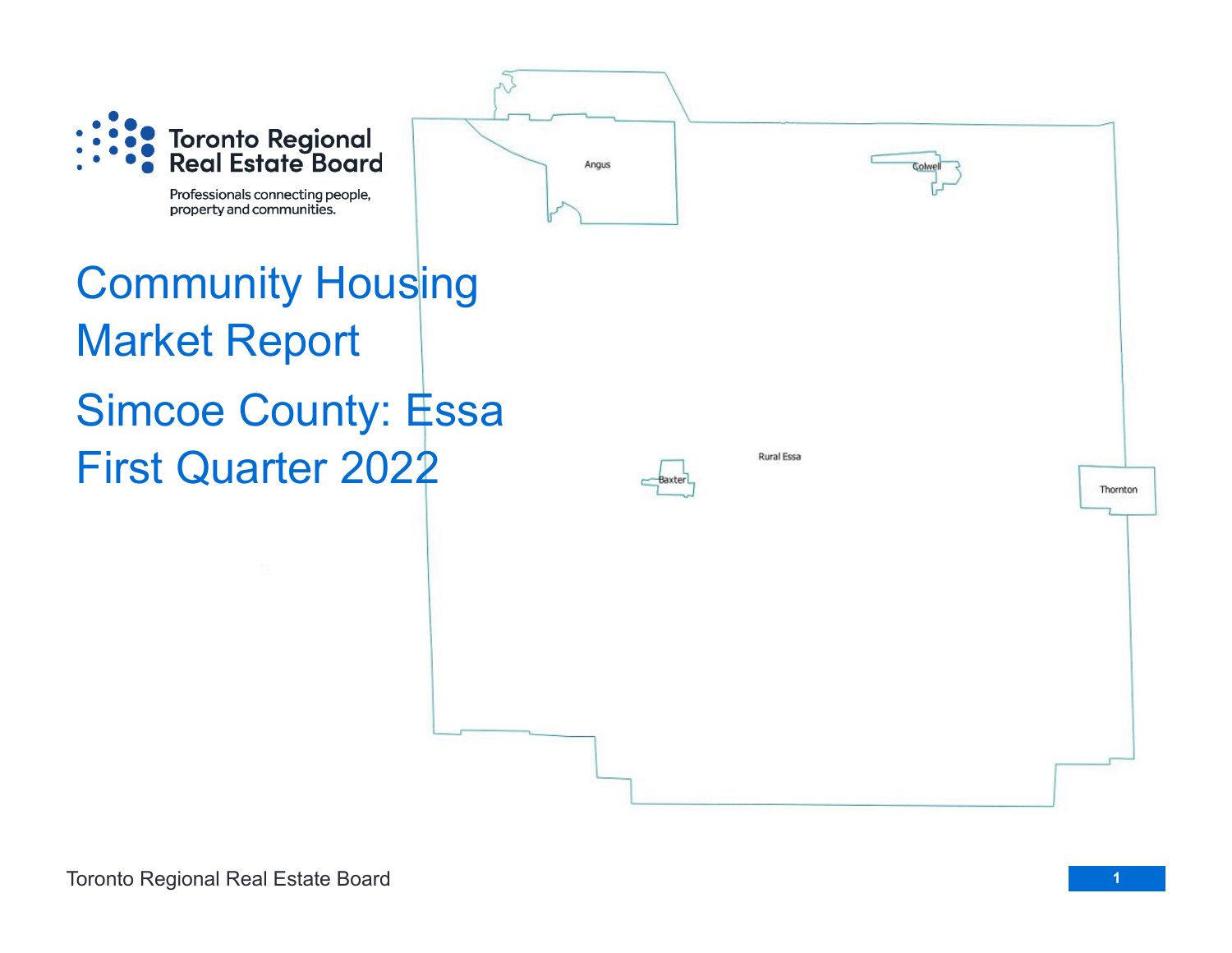## SUMMARY OF EXISTING HOME TRANSACTIONS ALL HOME TYPES, FIRST QUARTER 2022

## ESSA COMMUNITY BREAKDOWN

| <b>Community</b>  | <b>Sales</b> | <b>Dollar Volume</b> | <b>Average Price</b> | <b>Median Price</b> | <b>New Listings</b> | <b>Active Listings</b> | Avg. SP/LP | Avg. DOM |
|-------------------|--------------|----------------------|----------------------|---------------------|---------------------|------------------------|------------|----------|
| Angus             | 89           | \$83,465,351         | \$937,813            | \$910,000           | 160                 | 40                     | 113%       | 6        |
| Baxter            |              |                      | \$0                  |                     | э                   |                        | 0%         |          |
| Colwell           |              |                      | \$0                  |                     |                     |                        | 0%         |          |
| <b>Rural Essa</b> | 13           | \$15,585,000         | \$1,198,846          | \$1,140,000         | 28                  |                        | 108%       |          |
| Thornton          | 6            | \$9,393,824          | \$1,565,637          | \$1,625,000         | 12                  |                        | 103%       |          |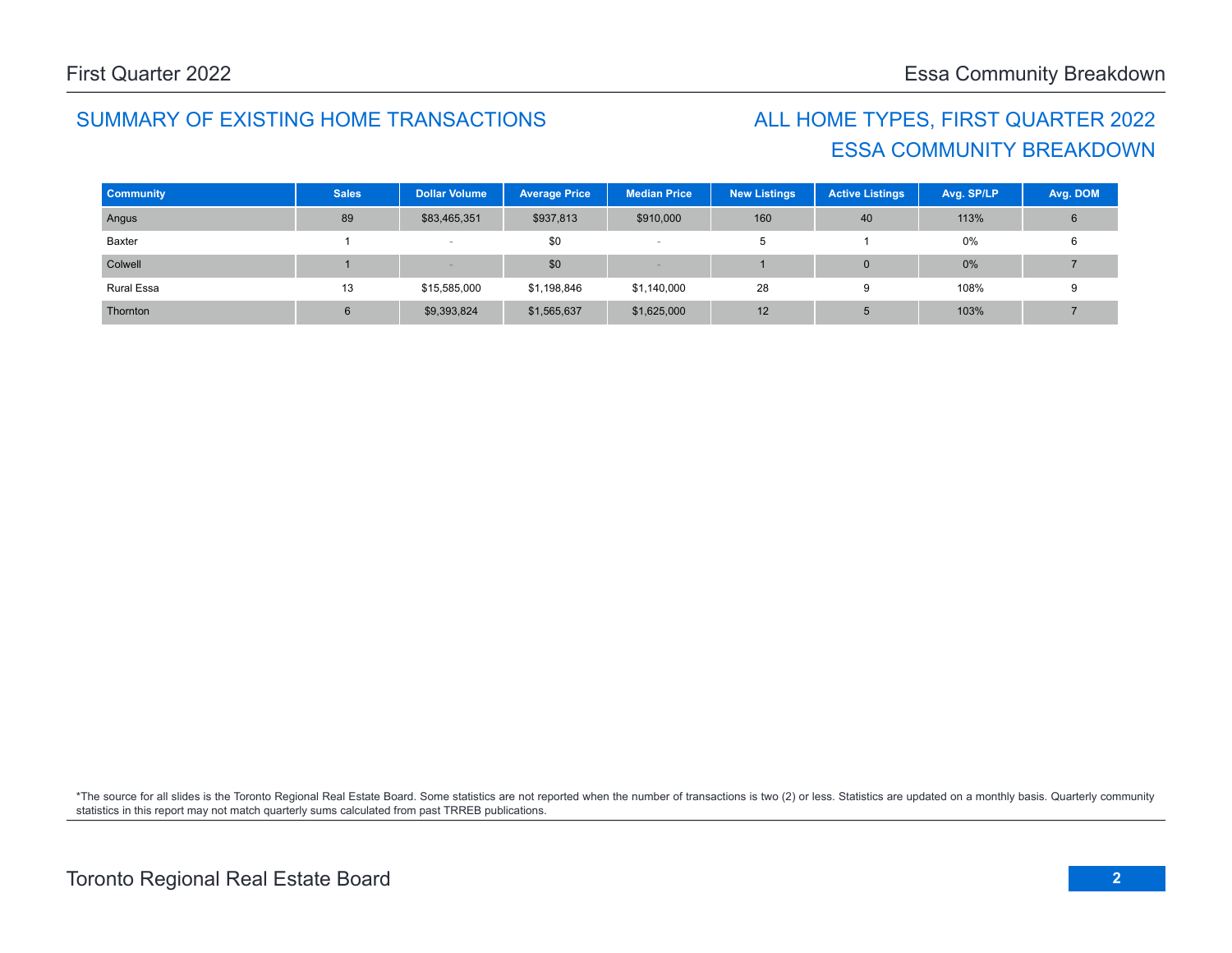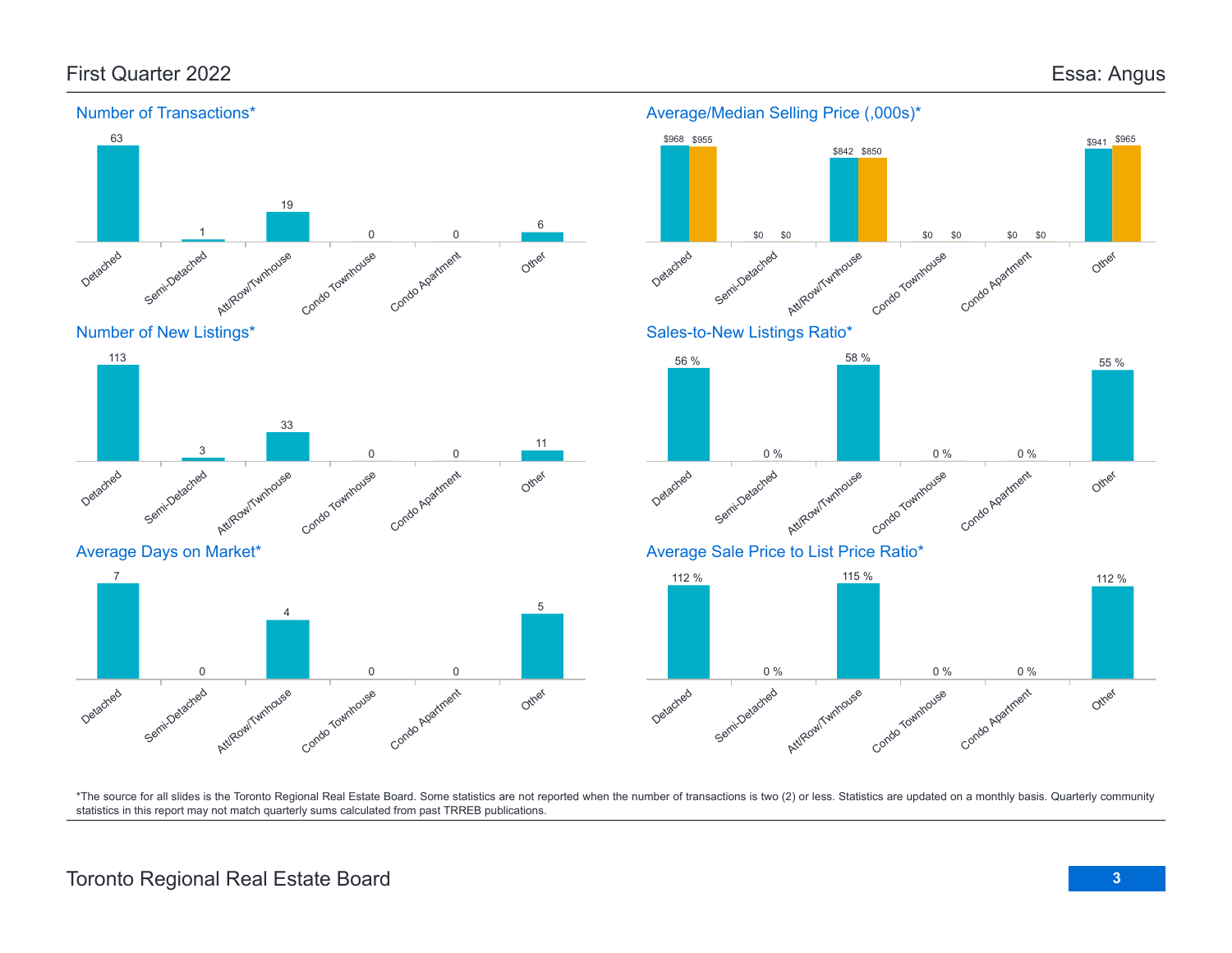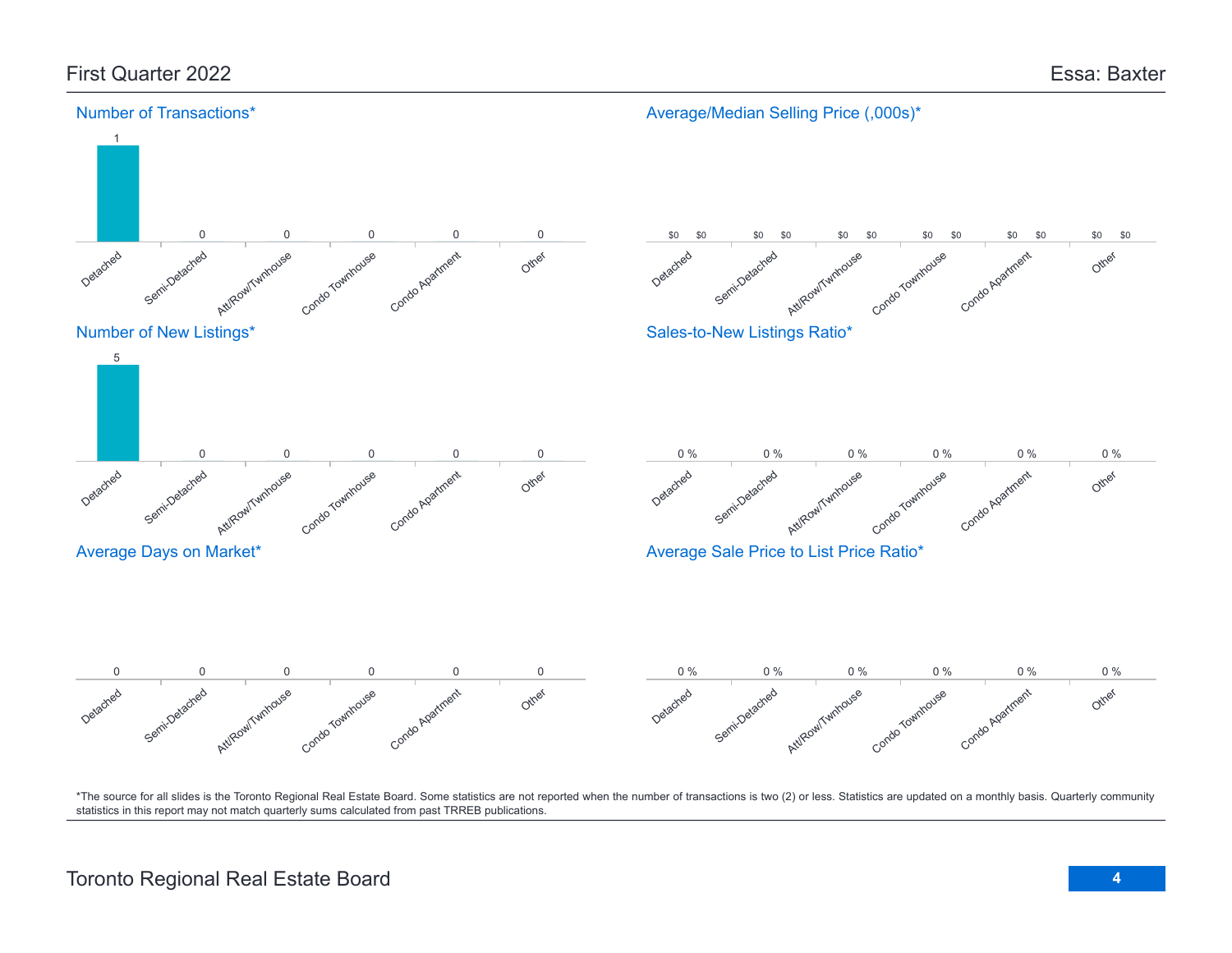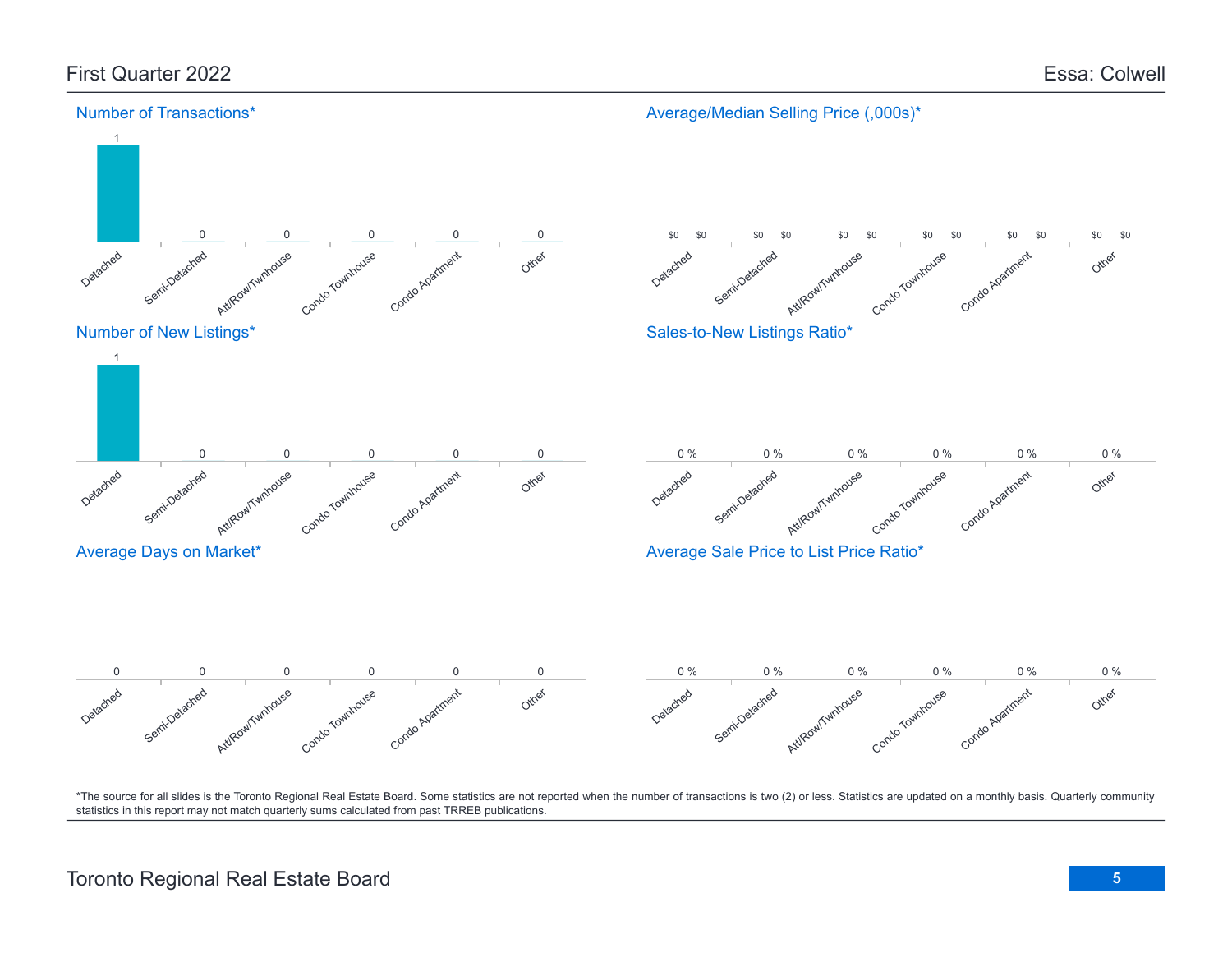